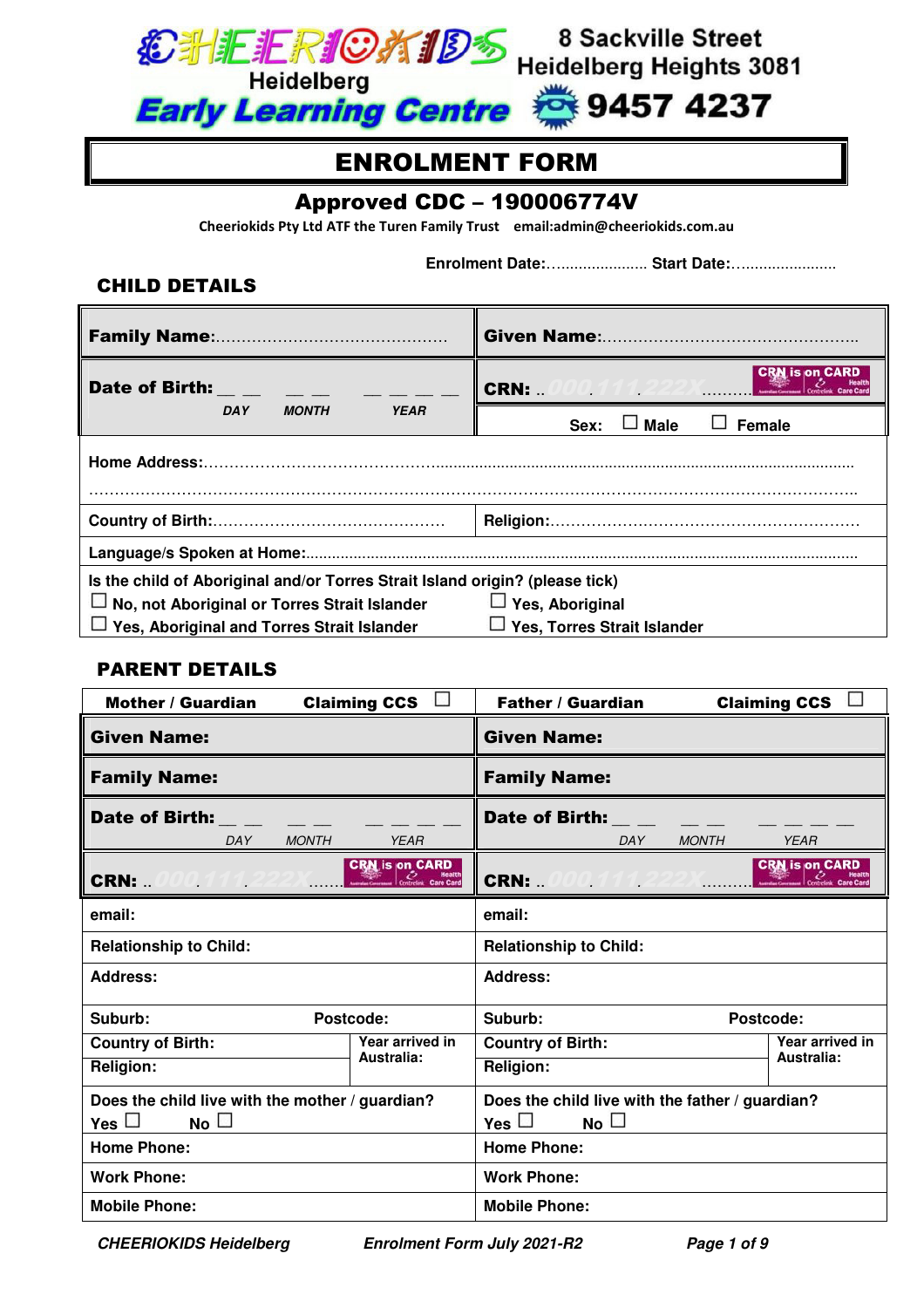| Occupation:                                                          | Occupation:                                                                     |
|----------------------------------------------------------------------|---------------------------------------------------------------------------------|
| <b>Highest Level of Primary &amp;</b><br><b>Secondary Schooling:</b> | <b>Highest Level of Primary &amp;</b><br><b>Secondary Schooling:</b>            |
| <b>Highest Completed Qualification:</b>                              | <b>Highest Completed Qualification:</b>                                         |
| <b>Employer:</b>                                                     | <b>Employer:</b>                                                                |
| Is the family a single parent family?<br>No<br>Yes $\Box$            | <b>Studying</b><br><b>Working Parent</b><br>Seeking Employment<br><b>Social</b> |
| <b>Driver Licence Number:</b>                                        | <b>Driver Licence Number:</b>                                                   |
| No $\square$<br>Authorised to collect the child ? Yes $\Box$         | Authorised to collect the child ? Yes $\Box$<br>$No \Box$                       |

### EMERGENCY CONTACTS

**The contact person should be someone other than the child's parents or guardian. They will be contacted after all attempts to reach parents have been made. MAKE SURE that mentioned persons will be available for contact during the hours your child is at the centre. In case of emergency Cheeriokids Heidelberg will contact Parents/Guardians initially. If contact is unsuccessful, we will contact the following people in the order that they are listed.** 

**Personal identification will be required from these people in order to collect your child on your behalf.** 

| 1. Name of Primary Emergency Contact (other than parents or guardian):   |  |                                                                                                      |  |
|--------------------------------------------------------------------------|--|------------------------------------------------------------------------------------------------------|--|
|                                                                          |  |                                                                                                      |  |
|                                                                          |  |                                                                                                      |  |
|                                                                          |  |                                                                                                      |  |
| 2. Name of Secondary Emergency Contact (other than parents of guardian): |  |                                                                                                      |  |
|                                                                          |  |                                                                                                      |  |
|                                                                          |  | Home Phone:______________________Work Ph:_____________________Mobile:_______________________________ |  |
|                                                                          |  |                                                                                                      |  |

# PERSONS AUTHORISED TO COLLECT YOUR CHILD

**Only the people listed here will be able to collect your child. Please inform the centre for any changes ASAP. Personal identification will be required from these people in order to collect your child on your behalf.** 

| Name | <b>Address</b> | Phone          | <b>Relationship to</b><br>child |
|------|----------------|----------------|---------------------------------|
| 1.   |                | Home:          |                                 |
|      |                | Work           |                                 |
|      |                | Mobile:        |                                 |
| 2.   |                | Home:          |                                 |
|      |                | Work:          |                                 |
|      |                | <b>Mobile:</b> |                                 |
| 3.   |                | Home:          |                                 |
|      |                | Work:          |                                 |
|      |                | Mobile:        |                                 |
| 4.   |                | Home:          |                                 |
|      |                | Work:          |                                 |
|      |                | Mobile:        |                                 |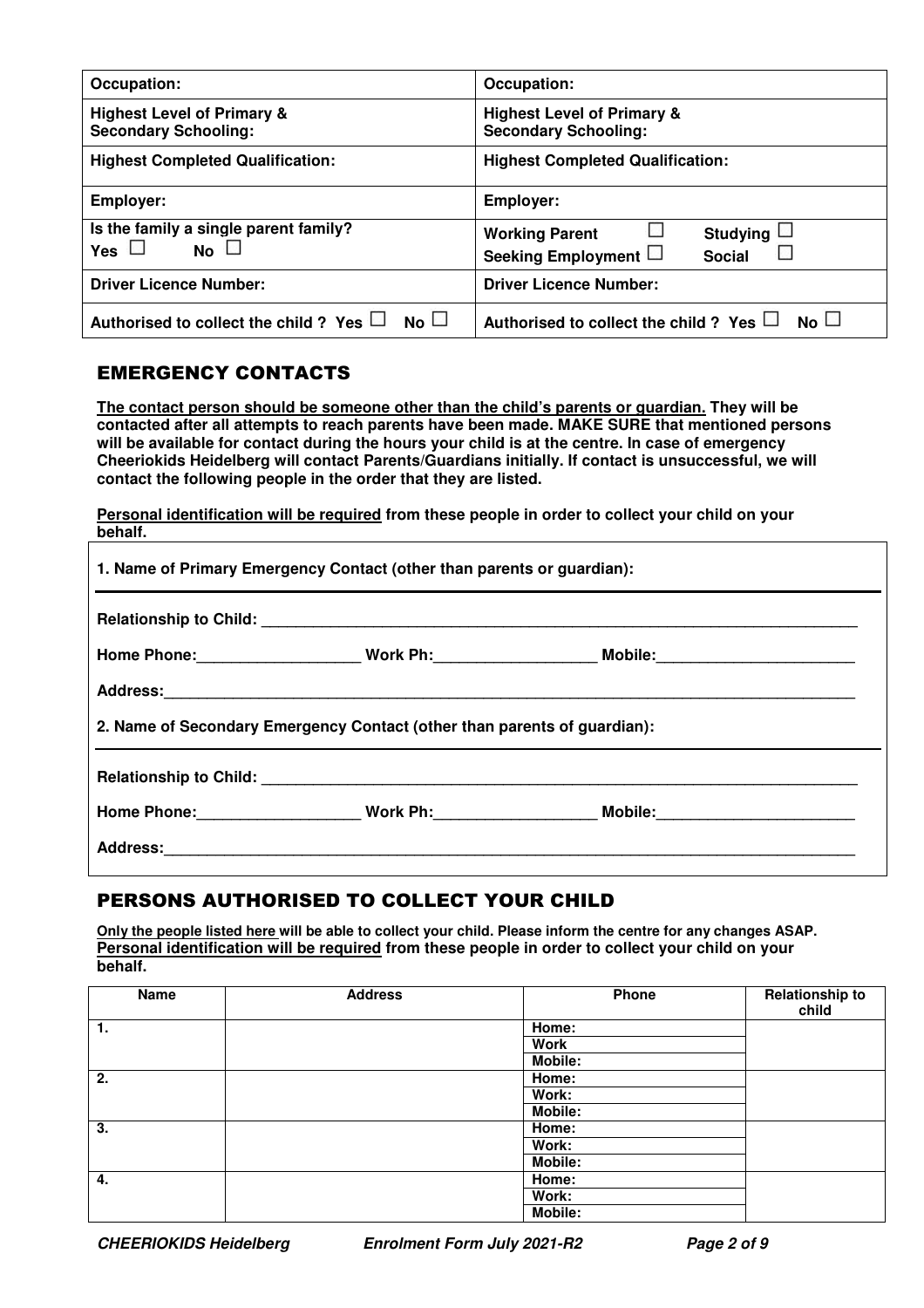# CHILDS IMMUNISATION RECORD

| Has your child been fully immunised?<br>No.<br>Yes |  |
|----------------------------------------------------|--|
|----------------------------------------------------|--|

**If yes, please provide the details by:** 

• **Attaching a copy of the Immunisation Record print out which can be obtained from the Australian Childhood Immunisation Register (1800 653 809) or any Medicare Office or online: https://www.humanservices.gov.au/individuals/services/medicare/australian-immunisation-register** 

*A copy of your child's immunization record must be sighted by Service Provider or Nominated Supervisor.* 

# CHILD'S MEDICAL AND HEALTH INFORMATION

| Address Of Doctor/Medical Service: Management Control Control Control Control Control Control Control Control C |            |                                                                                                                                                                                                                                        |
|-----------------------------------------------------------------------------------------------------------------|------------|----------------------------------------------------------------------------------------------------------------------------------------------------------------------------------------------------------------------------------------|
|                                                                                                                 |            |                                                                                                                                                                                                                                        |
| Does the child have an Ambulance cover?                                                                         | Yes $\Box$ | $No \Box$<br>(Please tick the box)                                                                                                                                                                                                     |
| Does the child have any allergy or sensitivity?                                                                 | Yes $\Box$ | $No \Box$<br>(Please tick the box)                                                                                                                                                                                                     |
| Does the child have suffer from anaphylaxis?                                                                    | Yes $\Box$ | N <sub>o</sub><br>(Please tick the box)                                                                                                                                                                                                |
|                                                                                                                 |            | If Yes the following management procedures are to be followed (or a copy of the management plan is attached)                                                                                                                           |
| No $\Box$ (Please tick box)<br>Yes $\Box$<br>surfaces?                                                          |            | Does the child have any medical condition and needs (eg. asthma, diabetes, etc/) which are relevant to the children's<br>If yes, the following management procedures are to be followed (or a copy of the management plan is attached) |
| Does the child take prescribed medication or treatment on a regular basis? Yes $\Box$ No $\Box$ (Please tick)   |            |                                                                                                                                                                                                                                        |
| Does your child have any special dietary or cultural restrictions?                                              |            | Yes $\Box$<br>$\overline{\mathsf{No}}$ (Please tick box)                                                                                                                                                                               |
|                                                                                                                 |            | Does the child have a developmental delay or disability including intellectual, sensory or physical impairment?<br>$No \Box$<br>Yes $\Box$<br>(Please tick the box)                                                                    |

#### **DECLARATION AND CONSENT TO EMERGENCY TREATMENT AND COLLECTION**

 $I / We$ 

**with lawful authority of the child referred to in this enrolment form,** 

- **Consent to the staff (approved provider or nominated supervisor or an educator) of CHEERIOKIDS Heidelberg Childcare Centre seeking, or where appropriate, administering, emergency medical treatment as necessary, and;**
- **Medical treatment for the child from a registered medical practitioner, hospital or ambulance service, and;**
- **Transportation of the child by an ambulance service, and;**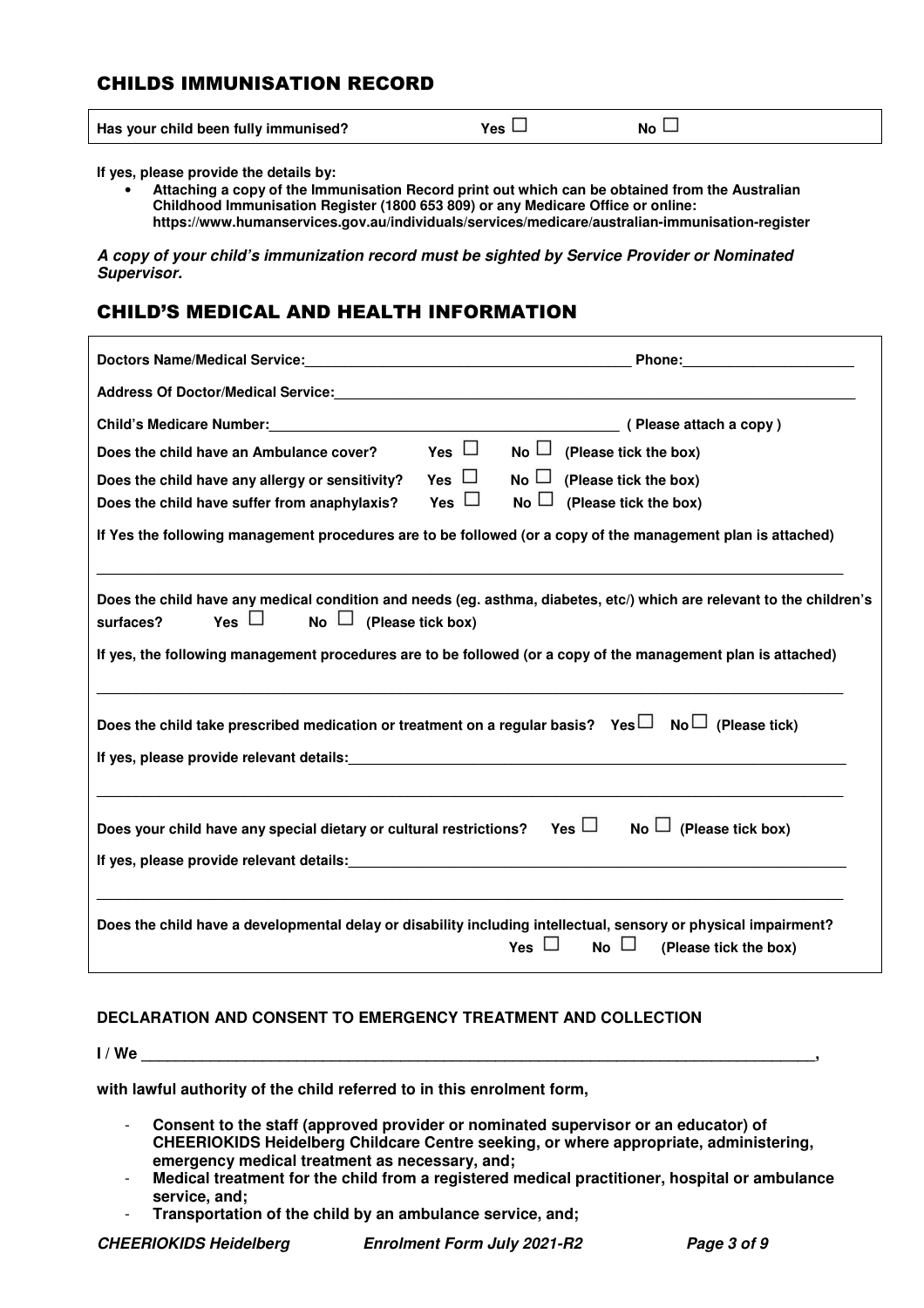- **That I will reimburse any necessary expenses incurred by CHEERIOKIDS Heidelberg Childcare Centre.** 

 $S$ ignature of Parent/Guardian

| <b>DATE SIGNED:</b> |  |  |
|---------------------|--|--|
|                     |  |  |

# COURT/CUSTODIAL ORDERS

| IF THE PARENTS ARE EITHER DIVORCED OR SEPARATED; PLEASE ANSWER THE FOLLOWING<br>QUESTIONS CAREFULLY. PLEASE TICK THE APPROPRIATE BOX.                                  |     |           |  |
|------------------------------------------------------------------------------------------------------------------------------------------------------------------------|-----|-----------|--|
|                                                                                                                                                                        | Yes | <b>No</b> |  |
| Are the parents of the child Separated/Divorced?                                                                                                                       |     |           |  |
| Is there a document stating who has legal custody?<br>If yes, please bring the original court order/s for staff to see and a<br>copy to attach to this enrolment form. |     |           |  |
| Is the document attached with this enrolment form?                                                                                                                     |     |           |  |
| If no attached document, please write here any custody and visiting arrangements?                                                                                      |     |           |  |
| Does the mother or father have permission to pick up your child?                                                                                                       |     |           |  |
| Does the Centre need previous permission or notification for the<br>mother/father to pick up the child?                                                                |     |           |  |
| What action are we to take if the Mother/Father comes to the centre? Please write details.                                                                             |     |           |  |

# CWA - *Complying Written Agreement Started 2 July, 2018*  Requirements of the Family Assistance Act

# \*\*\* CARE INFORMATION \*\*\*

### **Care offered in our centre is ROUTINE WITH CASUAL CARE, CASUAL CARE and DAILY Sessions only & Flat Rate only**

### **Daily Care is 11.5 hours for all 5 days and available from 6:30am to 6:00pm.**

| Davs          | <b>Mondav</b> | Tuesdav        | Wednesday     | <b>Thursday</b> | Friday         |
|---------------|---------------|----------------|---------------|-----------------|----------------|
| <b>ROOM</b>   | <b>Babies</b> | <b>Babies</b>  | <b>Babies</b> | <b>Babies</b>   | <b>Babies</b>  |
| (please tick) | Toddler       | <b>Toddler</b> | Toddler       | <b>Toddler</b>  | <b>Toddler</b> |
|               | <b>Kinder</b> | <b>Kinder</b>  | <b>Kinder</b> | Kinder          | <b>Kinder</b>  |

Room allocations may change depending on the efficient use of places and orientation days at the discretion of the management.

# **Please read carefully to avoid misunderstandings**

# PAYMENT OF FEES

 *Daily Care Fee is \$141.00 per day. Fees may vary from time to time and details are published on our website: www.cheeriokids.com.au (Enrolment Form, downloads section)* 

*CHEERIOKIDS Heidelberg Enrolment Form July 2021-R2 Page 4 of 9 Replacement & Additional day/s changes needs to be communicated in writing. We are required to keep a written or electronic record of changes.*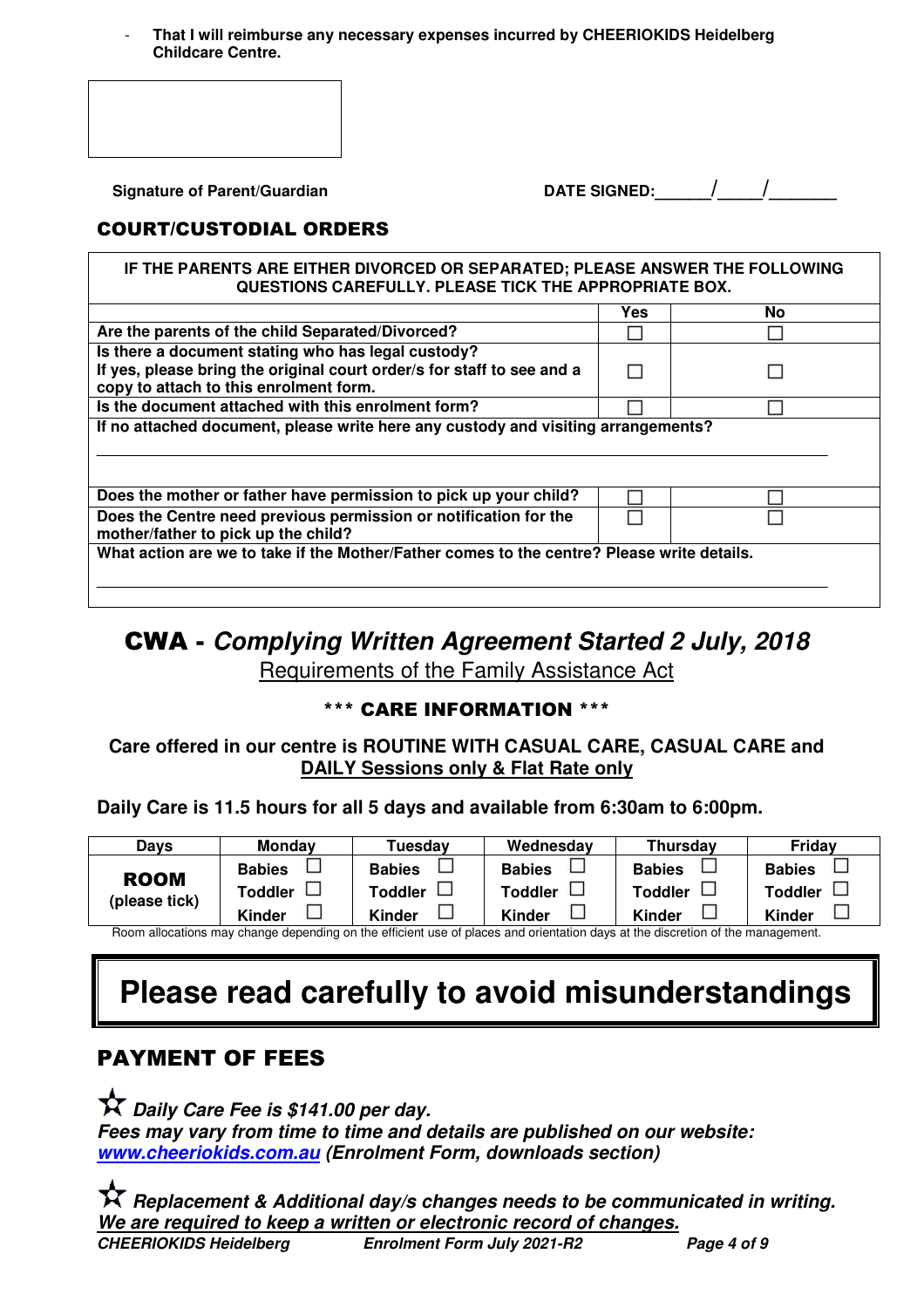*Occasional Care available. Daily ONLY \$170.00 (subject to availability). Late FEE is \$35.00 from 6:00pm-6:15pm. And \$65.00 from 6:15pm-6:30pm.* 

*Fees may be paid by CASH, EFTPOS, DIRECT FUND TRANSFER or CHEQUE. Fees are to be paid a minimum of 1 week in advance.*

*Full fees are payable if a public holiday falls on your child's booked day. Full fees are payable if your child is absent on booked days.* 

*Two weeks written notice is required when leaving the centre or reducing the number of days attending. Please email to admin@cheeriokids.com.au Late Payment of FEES is \$35.00 per week. Two weeks late \$70.00 etc.*

Signature of Parent/Guardian DATE SIGNED:  $\frac{1}{2}$ 

**(This part must be signed by the person with lawful authority of the child)** 

# PRIVACY POLICY

**CHEERIOKIDS Heidelberg collects personal information about the families of and the children enrolled into our centre. This is necessary for the following reasons:** 

- **it enables us to respond to the needs of individual children and to provide care of a high quality**
- **it enables us to report to government authorities**
- **it enables us to comply with legal requirements**

**We respect the privacy of the information we hold about our children and their families. The purpose of this policy is to outline how we manage this personal information.** 

# INFORMATION COLLECTED

**Personal information collected by CHEERIOKIDS Heidelberg may include an individual's name, date of birth, address, telephone numbers, occupation, health information and Child Care Subsidy information. We collect information with the consent of parents, guardians, or authorised representatives as appropriate, or as required or authorised by law.** 

# HOW THE INFORMATION IS COLLECTED

**CHEERIOKIDS Heidelberg collects personal information in a number of ways including:** 

- **directly from individuals verbally (either in person or over the telephone), or written in form**
- **from third parties such as government agencies**
- **information from referees**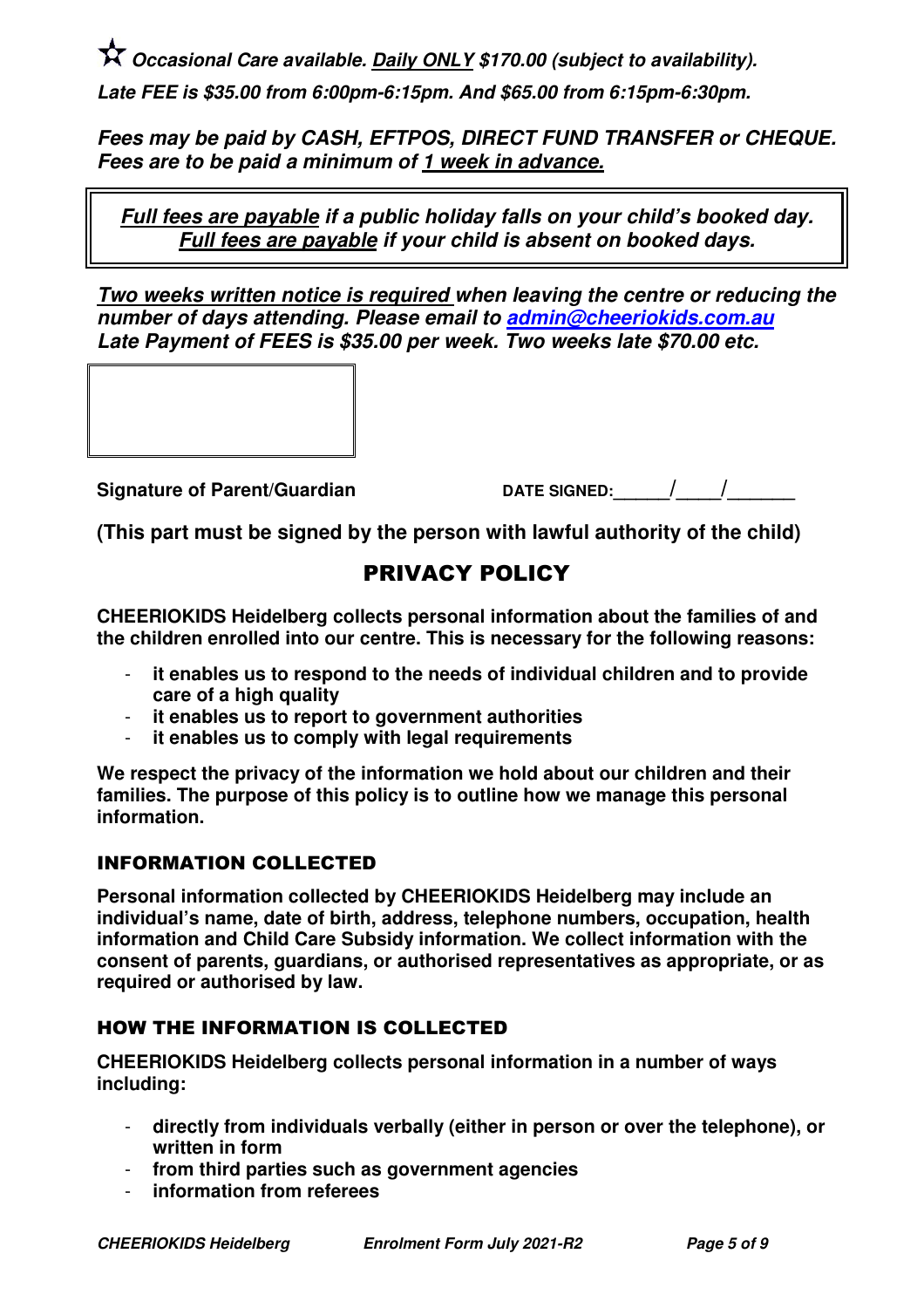**In each case, CHEERIOKIDS Heidelberg will take responsible steps to ensure individuals are aware if the purposes for which the information is collected.**  USE AND DISCLOSURE OR PERSONAL INFORMATION

**We may provide relevant personal information about individuals to government organisations where we are required or authorised by law to do so.** 

**We may use or disclose personal information (including health information and other sensitive information) about staff, children, parents or other individuals for purposes related to the main purpose for which the information was collected with the consent of the individual (or with the consent of parents, guardians or authorised representatives as appropriate) or as required or authorised by law.** 

### **STORAGE**

**We will take responsible steps to protect the security of the personal information we hold from misuse, loss, unauthorised access, modification or discloser. Employees have access only to information necessary for specific job functions.** 

# **AGREEMENT & CONSENT TO TERMS**

**Child's Name: Child's Name: Child's Name: Date of Birth:**  $\Box$  **Date of Birth:**  $\Box$ 

#### **1. Emergency, Accidents or Illness**

In the event of an emergency, illness or accident (when the Centre is unable to contact the Parent / Guardian or the Authorised Contact/s), I / We give the staff at the centre consent to provide Medical or Hospital attention for our child. I / We agree to collect or make arrangements for the collection of the child referred to in this enrolment form if he/she becomes unwell at the centre. I / We agree to pay any expenses incurred for Medical treatment and Transport in case of emergency.

#### **2. Administering of Paracetamol & Medication**

I / We agree for centre staff to administer ONE dosage of Paracetamol in the event of our child's body temperature rising above 38°C. I / We understand that the staff will make contact with either the Parents / Guardians or the Emergency Contacts to inform us that Paracetamol is being administered and discuss at the time further actions to take in the event that the temperature does not subside within an appropriate time frame.

I / We also agree that the Paracetamol & Medication has to be with the original label from a Pharmacy showing the name, dosage and how often the medication should be given to the child.

#### **3. Permission for Publication**

I / We hereby give consent for our child's photograph, name and age to be used for the room programming, Centre displays and/or publications (e.g. Newsletters). Where this information may be utilized outside of the Centre, further permission will be sought.

#### **4. Permission for Observation**

I / We give permission for our child to be observed for staff, student or visitor purposes. Students and visitors will be from accredited training programs and will work in conjunction with your child's caregivers. If questioning or testing is to be carried out I / we will be asked for further permission.

#### **5. Payment of Fees**

I / We understand that if our unpaid account be referred to a Debt Collection Agency, an additional cost of collection will be added to our account. In other words, cost of collection will be added to our account.

#### **6. Permission for Evacuations**

I / We hereby give permission for our child to participate in regular evacuation drills. I / We understand that our child will be relocated from the Centre under the supervision of their caregivers and centre staff to a safety zone for evacuation purposes. (Please refer to the Centres Evacuation Plans and Procedures for information.)

#### **7. Sunscreen Application**

I / We agree for the Centre Staff to apply sunscreen regularly to our child for outdoor play purposes. I / We understand that the Centre may use a variety of sunscreen brands from time to time. If my child requires special sunscreen I/we agree to supply this product to the centre.

#### **8. Child Care Subsidy**

I / We understand that CCS (Child Care Subsidy) will be paid directly to the centre on our behalf/ves and the remaining amount exceeding CCS will be our GAP Fee (Out of pocket expenses) to be paid on a weekly basis.

#### **9. Parent Handbook**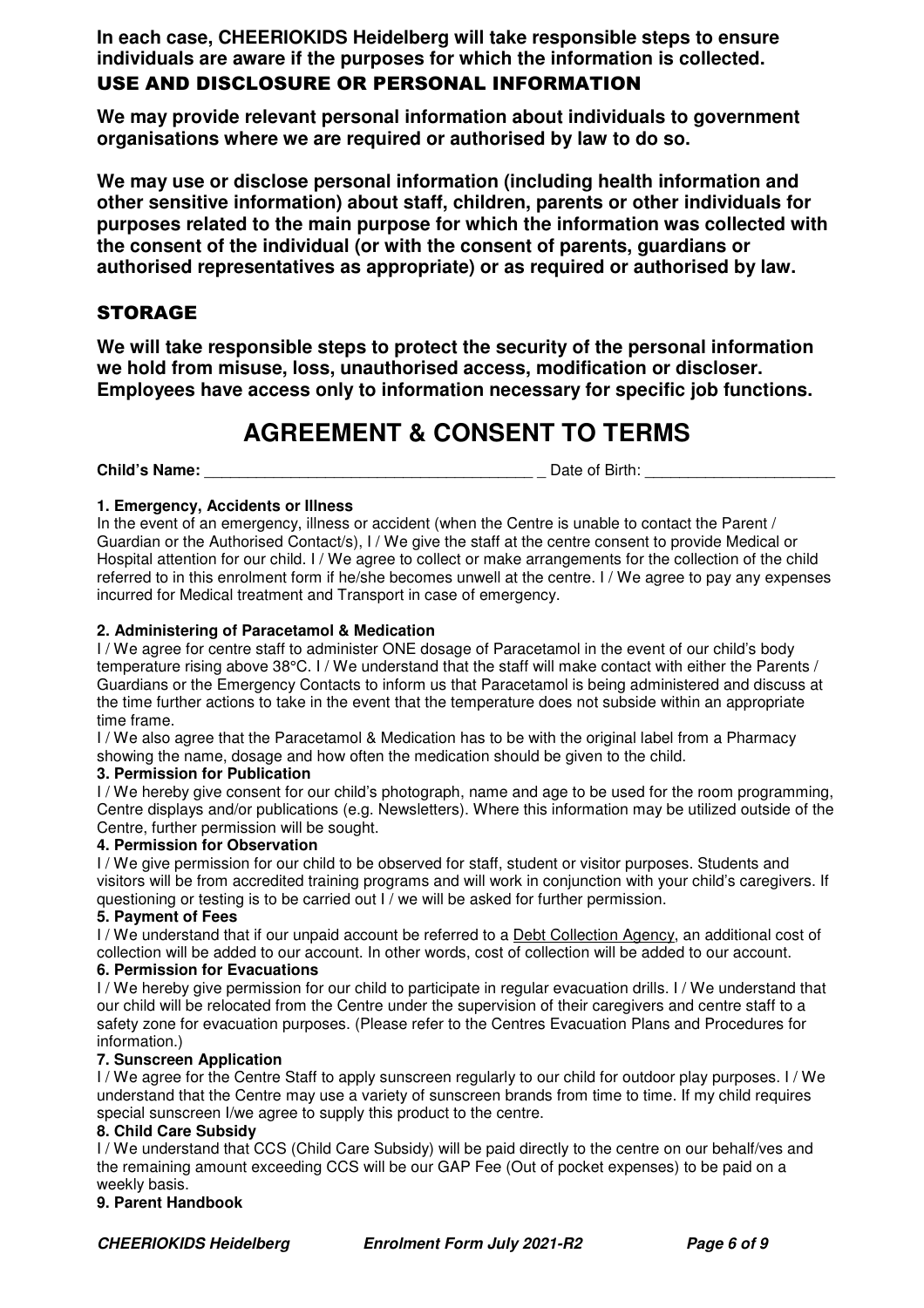I / We acknowledge that we have received and read the Centre's Parent Handbook. I / We understand any changes to this Handbook will be displayed on the Centre office and the rooms.

#### **10. Last Day Attendance**

I / We understand that if our child be absent on their last day of care, we will be charged the full fee for that day as the centre are unable to receive CCS for that day. In other words, Government does not pay CCS if the child has not attended on the last day of his/her booking.

#### **11. Late Fees**

Please refer to PAYMENT OF FEES section of this form on page 4.

#### **12. Priority of Access**

I / We understand that if our family falls under Priority Access we may be required to alter our days or give up our place in the Centre in order to provide a place for a higher Priority family according to the following Priority Access Guidelines and our Centre Policy: First Priority – children at risk or serious abuse or neglect; Second Priority – children whose parents satisfy the work, training and study guidelines specified by the Government; and Third Priority – all other children.

#### **13. Infectious Diseases / Clearance Certificates**

I / We understand that our child will be excluded from the Centre if they contract a contagious disease or condition. I / We understand that our child will not be accepted back into the centre until a 'clearance certificate' is issued from a Medical Practitioner. Please refer to our Centre Policies for further information. **14. Non - Immunisation** 

I / We understand that if our child is NOT immunised in accordance to the Government Laws & Regulations our child will not be accepted to the centre.

#### **15. Presence of Visitors, Students and Volunteers**

I / We understand that occasionally the Centre may have visitors, studentys and/or volunteers assisting in the Centre. I / We consent to our child being in the presence of visitors, students and/or volunteers under the Centre Staff supervision.

#### **16. Confidentiality of Enrolment Records**

I/We understand that information in the child's enrolment record is not divulged to another person unless necessary for the care or education of the child, to manage medical treatment of the child, where expressly authorised by the parent or prescribed in the Children's Services.

#### **17. Priority of Placement at the centre**

I / We agree that if this centre has no available vacancies and I / We have a  $3<sup>rd</sup>$  priority of placement at the centre, I / We may be asked to vacate out placement to enable a higher priority family/child to have placement at this centre. Under these circumstances, I / We understand that I / We must be given two (2) weeks notice to vacate our placement at the centre.

#### **By signing this form I/we declare and confirm that:**

- **I / We are lawfully authorised in relation to the Child referred to in this Enrolment Form;**
- **All information provided in this Enrolment Form is true and correct; and**
- **I/we have read, fully understand and agree to comply with all of the policies and procedures detailed in this Enrolment Form including items 1 to 15 above, and any other policies and procedures advised by the centre either directly or by making them available for perusal at the Centre.**

| Signature of CCS claiming Parent/Guardian: | Date: |
|--------------------------------------------|-------|
|--------------------------------------------|-------|

| Signature of Secondary Parent/Guardian): | Date: |
|------------------------------------------|-------|
|------------------------------------------|-------|

| <b>OFFICE USE ONLY</b>                          |                 |                |  |
|-------------------------------------------------|-----------------|----------------|--|
| Enrolment Details entered:                      | Yes             | N <sub>o</sub> |  |
| Child Immunisation record copy provided/sighted | Yes $\Box$      | N <sub>0</sub> |  |
|                                                 | Sighted by:     |                |  |
| Child Health record provided                    | $Y_{\text{es}}$ | N <sub>0</sub> |  |
| Driver License copy provided                    | Yes $\Box$      | N <sub>0</sub> |  |
| Medicare Card copy provided                     | Yes             | N <sub>0</sub> |  |
|                                                 |                 |                |  |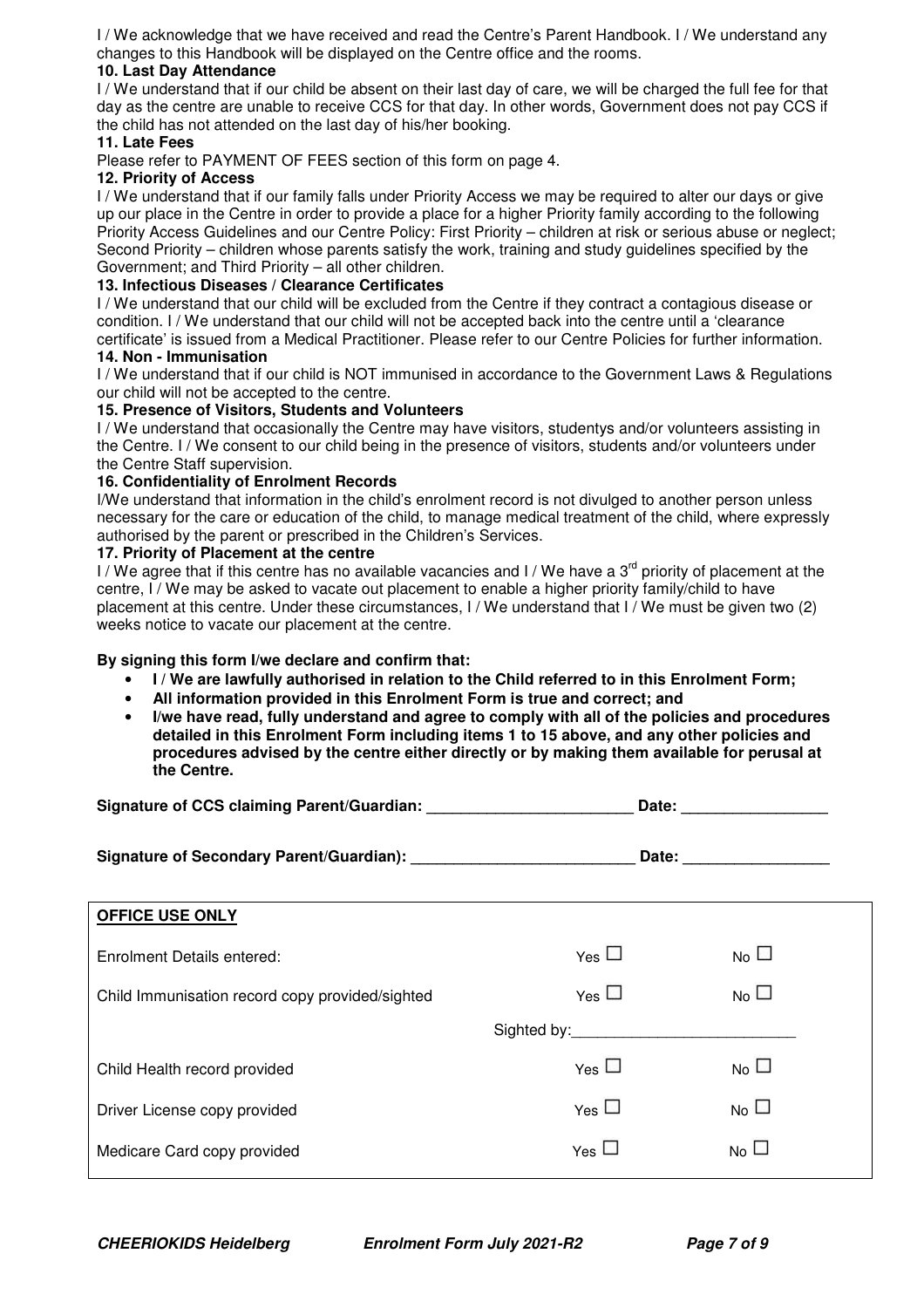# BACKGROUND INFORMATION

| Child's Name: Name: Name of the Second Child's Name: Name of the Second Child's Name of the Second Child's Name of the Second Child's Name of the Second Child's Name of the Second Child's Name of the Second Child's Name of |                                 |  |  |  |  |
|--------------------------------------------------------------------------------------------------------------------------------------------------------------------------------------------------------------------------------|---------------------------------|--|--|--|--|
|                                                                                                                                                                                                                                | Male $\Box$                     |  |  |  |  |
|                                                                                                                                                                                                                                |                                 |  |  |  |  |
|                                                                                                                                                                                                                                |                                 |  |  |  |  |
|                                                                                                                                                                                                                                |                                 |  |  |  |  |
|                                                                                                                                                                                                                                |                                 |  |  |  |  |
| Handedness: Right $\Box$ Left $\Box$<br>Both $\Box$                                                                                                                                                                            |                                 |  |  |  |  |
| <b>Daily Routines</b>                                                                                                                                                                                                          |                                 |  |  |  |  |
| Sleeping:                                                                                                                                                                                                                      |                                 |  |  |  |  |
| Daytime Sleep: _______________________________                                                                                                                                                                                 |                                 |  |  |  |  |
|                                                                                                                                                                                                                                |                                 |  |  |  |  |
|                                                                                                                                                                                                                                |                                 |  |  |  |  |
|                                                                                                                                                                                                                                |                                 |  |  |  |  |
| <b>Bottle:</b><br>$Yes$ $\Box$<br>No $\square$                                                                                                                                                                                 |                                 |  |  |  |  |
| Formula Milk: Yes $\Box$<br>No $\square$                                                                                                                                                                                       | If yes, how many times per day? |  |  |  |  |
|                                                                                                                                                                                                                                |                                 |  |  |  |  |
| Dummy:<br>$Yes$ $\Box$<br>No $\square$                                                                                                                                                                                         |                                 |  |  |  |  |
|                                                                                                                                                                                                                                |                                 |  |  |  |  |
|                                                                                                                                                                                                                                |                                 |  |  |  |  |
|                                                                                                                                                                                                                                |                                 |  |  |  |  |
| Bathroom and Toileting Routines: (For child over 3years old only).                                                                                                                                                             |                                 |  |  |  |  |
| Yes $\Box$<br>No $\square$<br><b>Toilet Trained:</b>                                                                                                                                                                           |                                 |  |  |  |  |
| Independent: $\Box$<br>Needs Assistance: □ Regular Bowel Movements: □                                                                                                                                                          |                                 |  |  |  |  |
|                                                                                                                                                                                                                                |                                 |  |  |  |  |
| Can your child manage his/her clothing? Yes $\Box$<br>No $\square$                                                                                                                                                             |                                 |  |  |  |  |
|                                                                                                                                                                                                                                |                                 |  |  |  |  |
| <b>Mobility:</b>                                                                                                                                                                                                               |                                 |  |  |  |  |
| At what stage is your child? (Eg. Sitting, walking, etc.) [19] Manuscript At what stage is your child? (Eg. Sitting, walking, etc.)                                                                                            |                                 |  |  |  |  |
| Child's Special Interests: [1986] [2012] [2013] [2013] [2013] [2013] [2014] [2014] [2014] [2014] [2014] [2014] [2014] [2014] [2014] [2014] [2014] [2014] [2014] [2014] [2014] [2014] [2014] [2014] [2014] [2014] [2014] [2014] |                                 |  |  |  |  |
|                                                                                                                                                                                                                                |                                 |  |  |  |  |